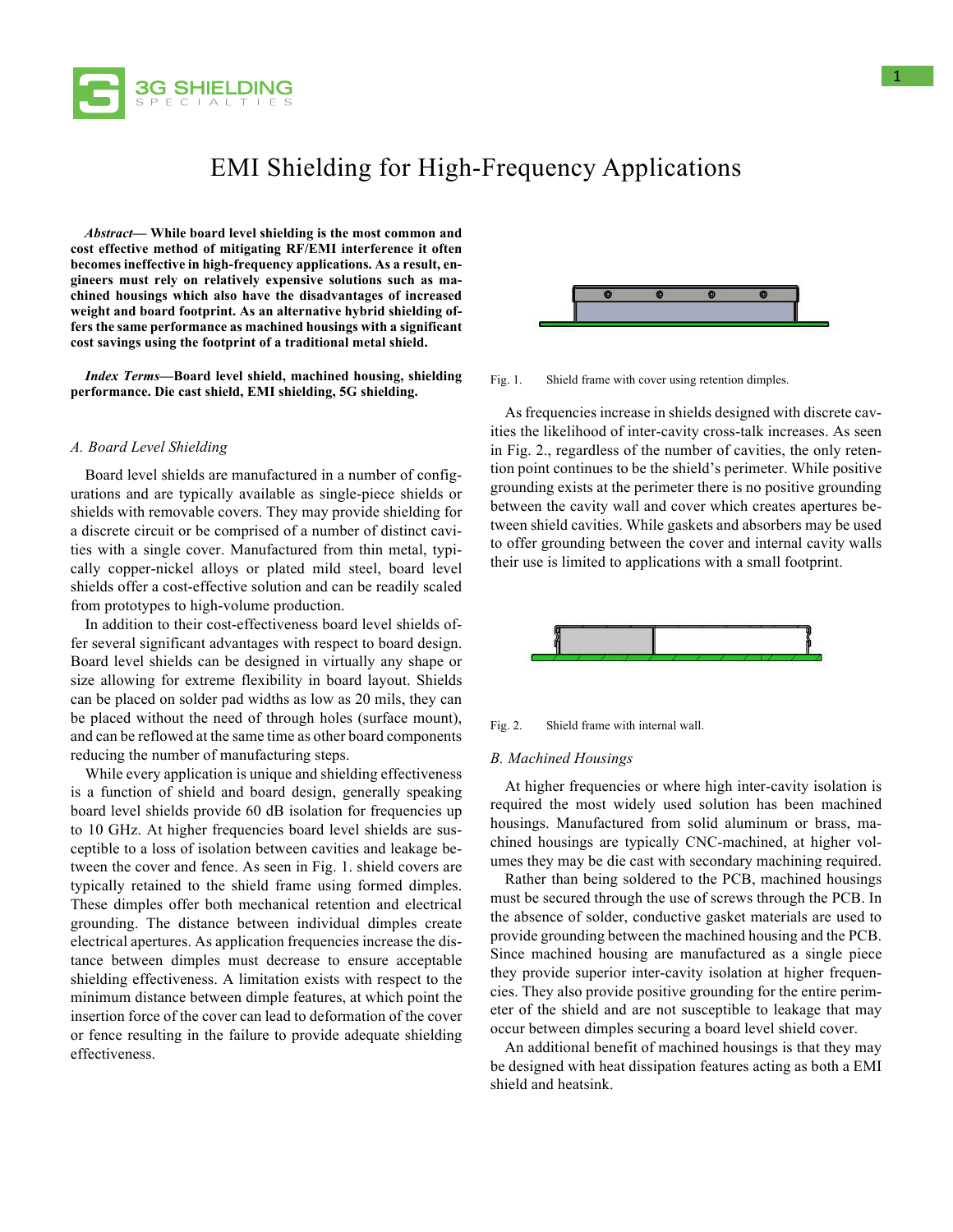

In low volumes, the cost of producing machined housings is significantly higher than board level shields. At higher production volumes costs can be reduced by migrating to a die-cast solution with secondary machining. Tooling cost, however, must be taken into account when considering migration strategies.

In all cases a conductive gasket must be placed at the interface between housing and PCB. Gasket materials are typically dispensed onto the machined housings. Care needs to be taken during design to ensure adequate gasket compression will take place during assembly. The number and location of screw-attach points must be carefully considered to ensure compression is sufficient to provide perimeter and inter-cavity grounding across the machined housing. Threads in the machined housing can be damaged during installation, requiring additional rework steps prior to assembly.

Machined housing walls are thicker than board level shields and require a significantly wider pad on the PCB. In addition, keep-out areas for mechanical attachment of the machined housing to the PCB take up significant board space and traverse all board layers.

As seen in Fig. 3. board layout may be less efficient when using machined housings as they require more PCB space and reduce the ability to route via internal layers in certain areas. In addition, where a board level shield can have square corners the manufacturing process of machined housings necessitates the use of radiused corners throughout.



Fig. 3. Board level layout of a machined housing (Left) vs board level shield (Right).

Manufactured from billet or castings, and containing significantly thicker wall segments machined housings result in a significant increase in the weight of the device.

# *C. Design considerations for development of a combined approach*

Both board level shields and machined housings have discrete advantages and disadvantages. Developing a solution that takes the advantages of both solutions into account results in a shielding solution that provides significant inter-cavity isolation at high frequencies. The design layout flexibility of board level shielding. In addition, perimeter leakage must be minimized or eliminated. The ability to mount to the PCB without the use of screw holes in order to minimize shield real estate is beneficial. The elimination of expensive dispensed conductive gasket materials used on machined housings. Reduced mass and cost as compared to machined housings. Allow for heat dissipation.

## *D. Hybrid Shields*

Hybrid shields were developed as a direct replacement to costly machined housings and are available as are a two-piece multi-zoned customizable shield. Providing similar shielding performance to a traditional machined enclosure, they can be produced in a more cost-effective manner in both low- and high-volume. The innovative cover design and conductive foam gasket provide excellent inter-cavity isolation while still allowing access to the underlying board. Hybrid shields also require less board space and provide a significant weight reduction versus machined parts. Hybrid shields are manufactured from pre-plated tin-plated steel for indoor applications where corrosion is not a consideration, or from nickel silver alloys where corrosion is a concern.

As seen in Fig. 4. Hybrid shield frames are manufactured using the same thin gage materials common to board level shields and have a removable cover. Assembly proceeds in a similar fashion to board level shields with the Hybrid frame soldered to the PCB during reflow.



Fig. 4. Hybrid shield with cover, PCB side.

Hybrid shield covers utilize a conductive PE foam gasket in place of dispensed gaskets typically found on the PCB-facing surface of machined housings or dimples on a board level shield. Conductive PE gaskets require lower compression force compared to dispensed conductive materials which results in a decreased need for mechanical attach points and offer significant increase in isolation as compared to a board level shield using dimples.

As seen in Fig. 5. Hybrid shields utilize a formed perimeter flange to ensure adequate gasket compression and provide shielding effectiveness. To secure the cover and provide effective inter-cavity isolation Hybrid shields utilize a formed lug